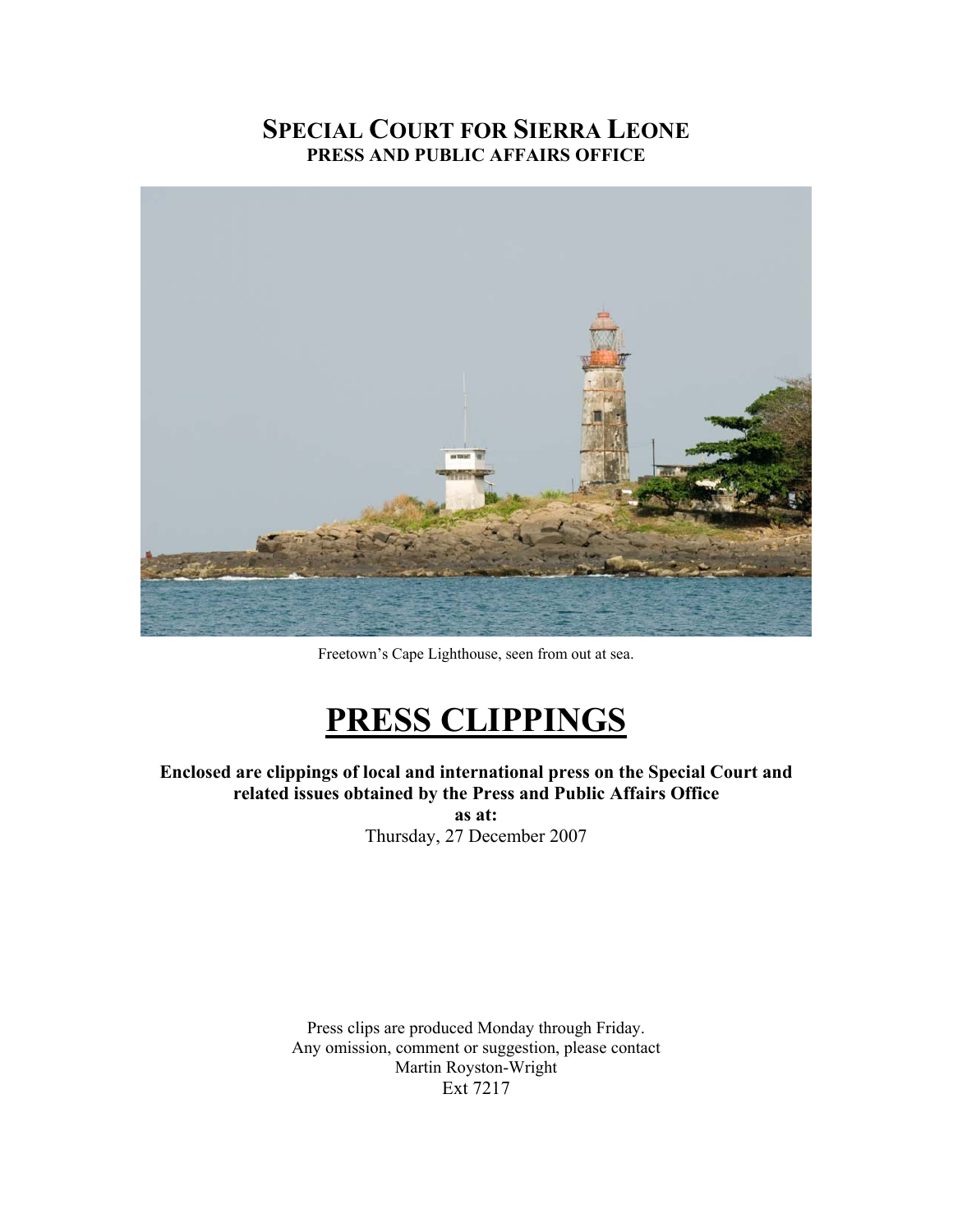| <b>International News</b>                                                |           |
|--------------------------------------------------------------------------|-----------|
| UNMIL Public Information Office Complete Media Summaries / UNMIL         | Pages 3-4 |
| Otti 'Executed by Uganda Rebels' / BBC Online                            | Pages 5-6 |
| Hariri Court to be Based in Former Dutch Intelligence HQ: official / AFP | Page 7    |
| Military Commissions: Fair or Foul? / Los Angeles Times                  | Pages 8-9 |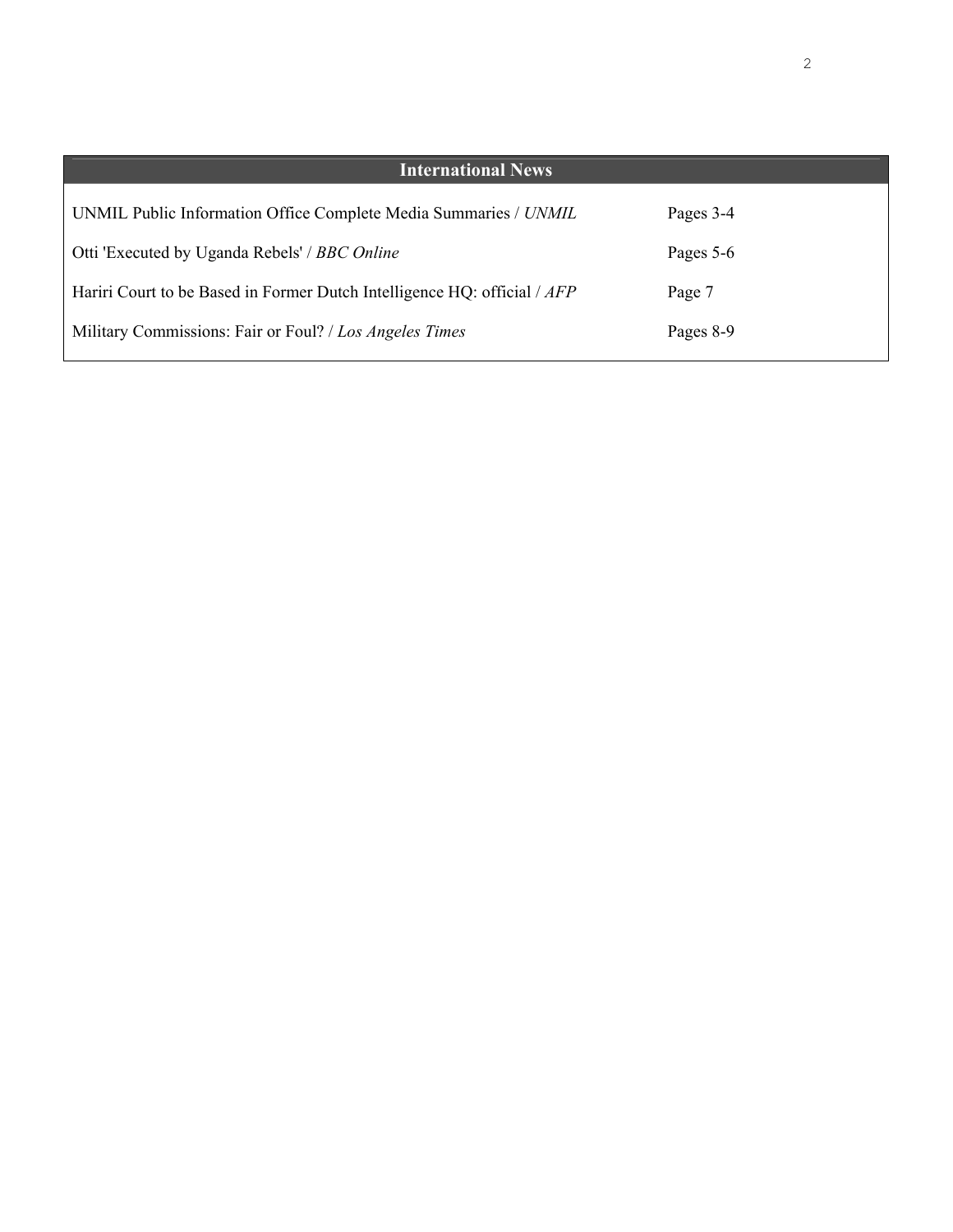

United Nations Mission in Liberia (UNMIL)

# **UNMIL Public Information Office Complete Media Summaries 24 December 2007**

*[The media summaries and press clips do not necessarily represent the views of UNMIL.]*

## **Newspaper Summary**

## **Big Rush for X-Mas Celebrations as UNPOL and LNP Beef up Security**

 *(Daily Observer, New Democrat, Liberian Express, The Inquirer and Heritage,)*

• Virtually almost all of the news stories which appeared in the newspapers exclusively on preparations for the Christmas holiday as the United Nations Police in collaboration with the Liberia National Police stepped up security as a means to combat and prevent the escalating crime rate during the holidays.

## **Unity Party Candidate Wins Senatorial By-election in Gbarpolu**

*(New Democrat, Heritage, The Analyst, Liberian Express, Liberian Diaspora and Daily Observer)* 

• A variety of media outlets also reported that the National Elections Commission on Saturday declared the Unity Party *candidate [Theodore Momo]* as winner of the Senatorial Bi-election election in Gbarpolu County, defeating Independent Candidate Kannie Wesso. Momo with 70.5 percent of the total votes cast, while the Independent Candidate obtained 29 percent of the total votes cast.

# **Radio Summary**

## **President Admonishes Female Police to be Vigilant**

- Speaking at the Liberia Police Training Academy when 105 female police officers graduated over the weekend, President Ellen Johnson Sirleaf challenged female police officers to be vigilant and execute their duty with commitment, credibility, confidence and good moral character in that Liberia depends on their contribution for its development agenda.
- Also speaking at the programme, UNMIL Force Commander Isaac Obiakor lauded the police officers for taking up the challenge to serve their Country and admonished them to execute their duties within the framework of the democratic system.
- Meanwhile, the Academy's Commandant James Hallowanger announced plans to raise the Academy to a junior college status to enable fulfil the purpose for which it was established by an Act of the Legislature to train all security agencies in the Country since 1958. *(Also reported on Star Radio, Truth FM, SKY FM and ELBS)*

#### **Prison Monitors Alarm about over crowdedness of Detention Places**

• Speaking at an event when his organization, the Prison Fellowship of Liberia distributed gifts to inmates at the Monrovia Central Prison, Rev. Francis Kollie said that most detention centres in the Country were overcrowded and called for speedy trial of inmates.  *(Also reported on Star Radio, Truth FM, SKY FM and ELBS)* 

#### **Government Signs Concession Agreements with Oil Palm Companies**

- In an interview, Agriculture Minister Chris Toe said that the Government over the weekend signed two concession agreements with the Liberia Forest Products Incorporated, a subsidiary of the UK-based Buffal to operate the Butuo Oil Palm in Sinoe County while the Liberia Corporation, will operate in Grand Bassa County.
- Minister Toe said that under terms of the agreements, the two companies will provide basic social services including housing, schools, hospitals as well as water and sanitation. He added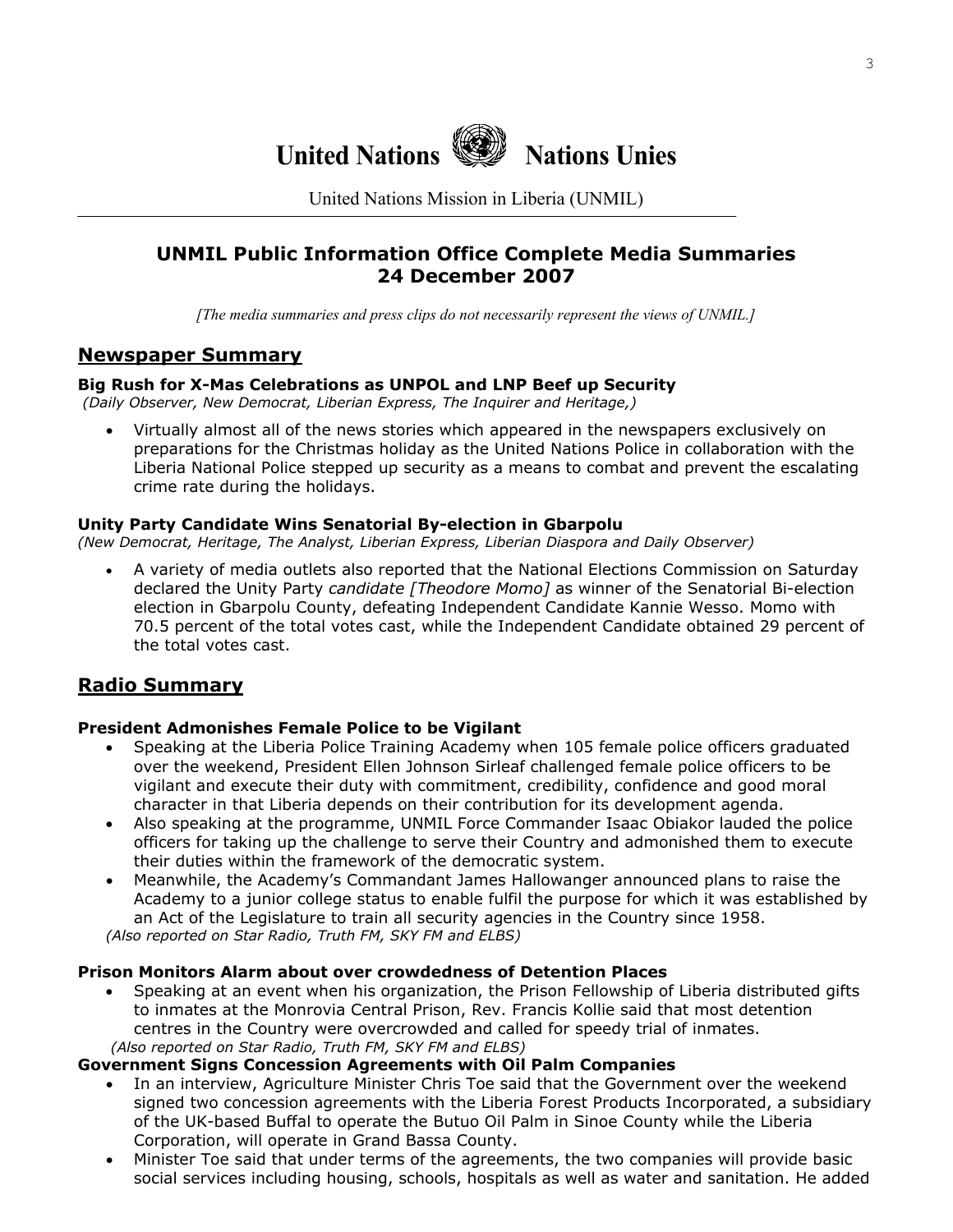that both companies have been given 50 years to operate and are expected to create a total of 5,000 jobs.

*(Also reported on Star Radio, Truth FM, SKY FM and ELBS)* 

#### **Students Request US Envoy to include Boys in Scholarship Scheme**

- Students of the Markey Lamptey Institute over the weekend called on United States Ambassador Donald Booth to include boys in the scholarship scheme for girls because some of them were clever students but lack the support to continue their studies.
- Responding, Ambassador Booth promised to include some boys in the scholarship programme as part of effort to enhance Government educational policy allowing every child to go to school.

*(Also reported on Star Radio, Truth FM, SKY FM and ELBS)* 

#### **Monrovia Suburb Residents Rocked by Stone Quarry Explosions**

• According to correspondents, the residents of Barclay Farm in Margibi County complained that stone quarry activities being done by CHICO, a Chinese company which is currently undertaking road works in Liberia were causing them serious problem in that they cause huge vibrations which are responsible for the breaking down of their houses.

*(Also reported on Star Radio, Truth FM, SKY FM and ELBS)* 

**\*\*\*\***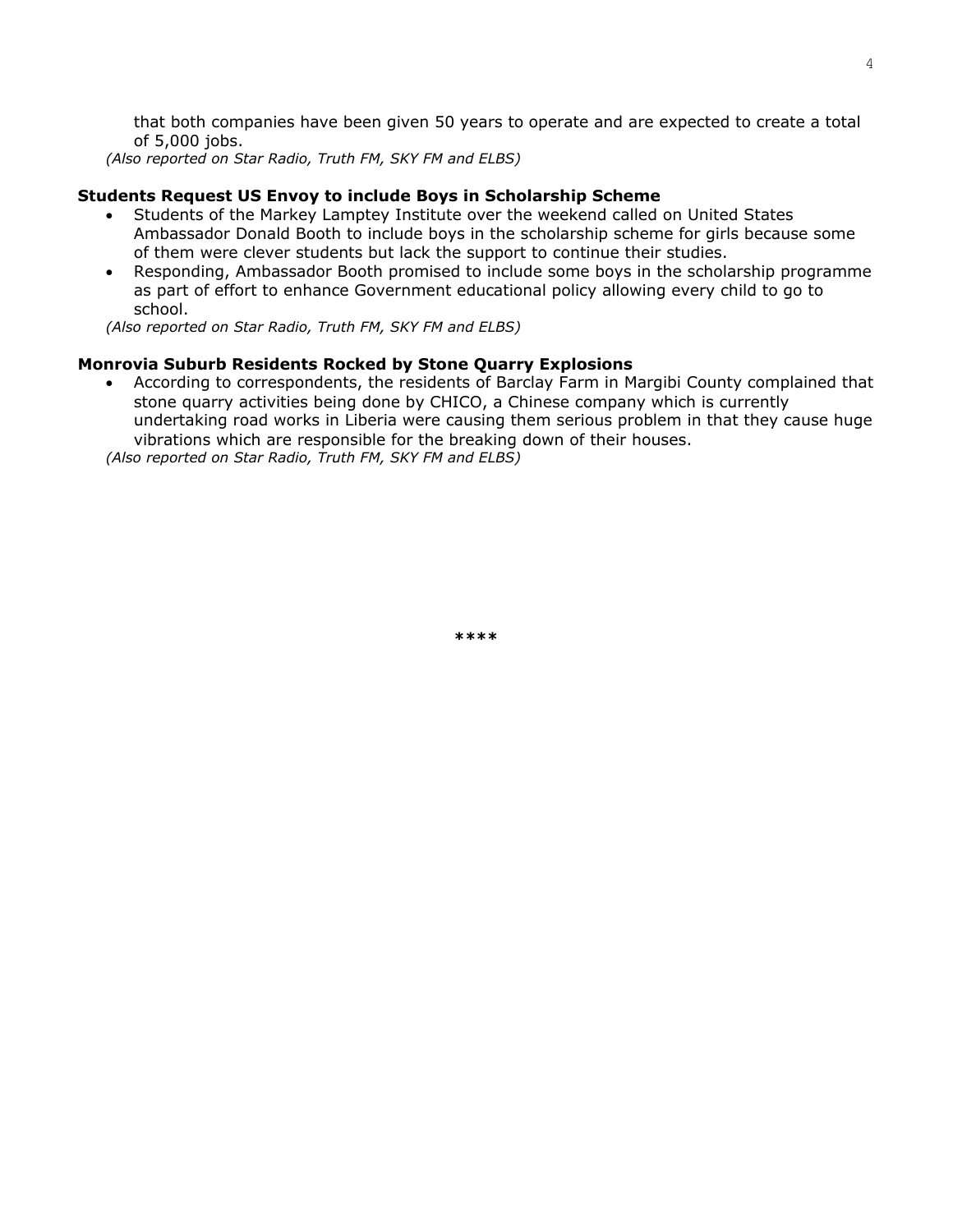BBC Online Friday, 21 December 2007

## **Otti 'executed by Uganda rebels'**

The second-in-command of the Ugandan rebel movement, the Lord's Resistance Army, was executed by fellow officers, a diplomatic briefing has claimed.

The confidential document, shown to the BBC on condition of anonymity, says Vincent Otti was shot dead on 2 October at the home of LRA leader Joseph Kony.

The LRA has previously insisted Mr Otti was alive and under house arrest.

Mr Otti is wanted by the International Criminal Court for war crimes arising from the LRA's 20-year insurgency.

The briefing, based on witness testimony, says Mr Otti arrived at Mr Kony's home only to find it surrounded by the leader's personal guards.

Sensing that something was wrong, Mr Otti phoned his boss, but was reassured that all was well.

## **Blindfolded**

When he went inside the house, Mr Otti was met by a group of senior commanders.

One of the commanders stood up and pointed a pistol at Mr Otti, saying he was now under arrest, the briefing says.

The others followed his lead and Mr Otti was stripped of his shirt, bound and blindfolded. He reportedly began crying, asking what he had done wrong.

**Mr Kony arrived shortly after Mr Otti's death, the document says** 

Mr Otti was led from the house, and was shot while begging for his life.

Later Mr Kony appeared, and told the assembled rebel officers that he would not tolerate indiscipline, it says.

The rebel leader apparently told his followers Mr Otti had been attempting to kill him, after receiving foreign funds.

Rumours of Vincent Otti's death have been circulating since October, but have been repeatedly denied by spokesmen for the LRA.

In early November a northern Ugandan politician and peace negotiator, Norbert Mao, told the BBC that he had spoken to Mr Kony, who denied killing Mr Otti.

**Mr Otti is wanted by the International Criminal Court** 



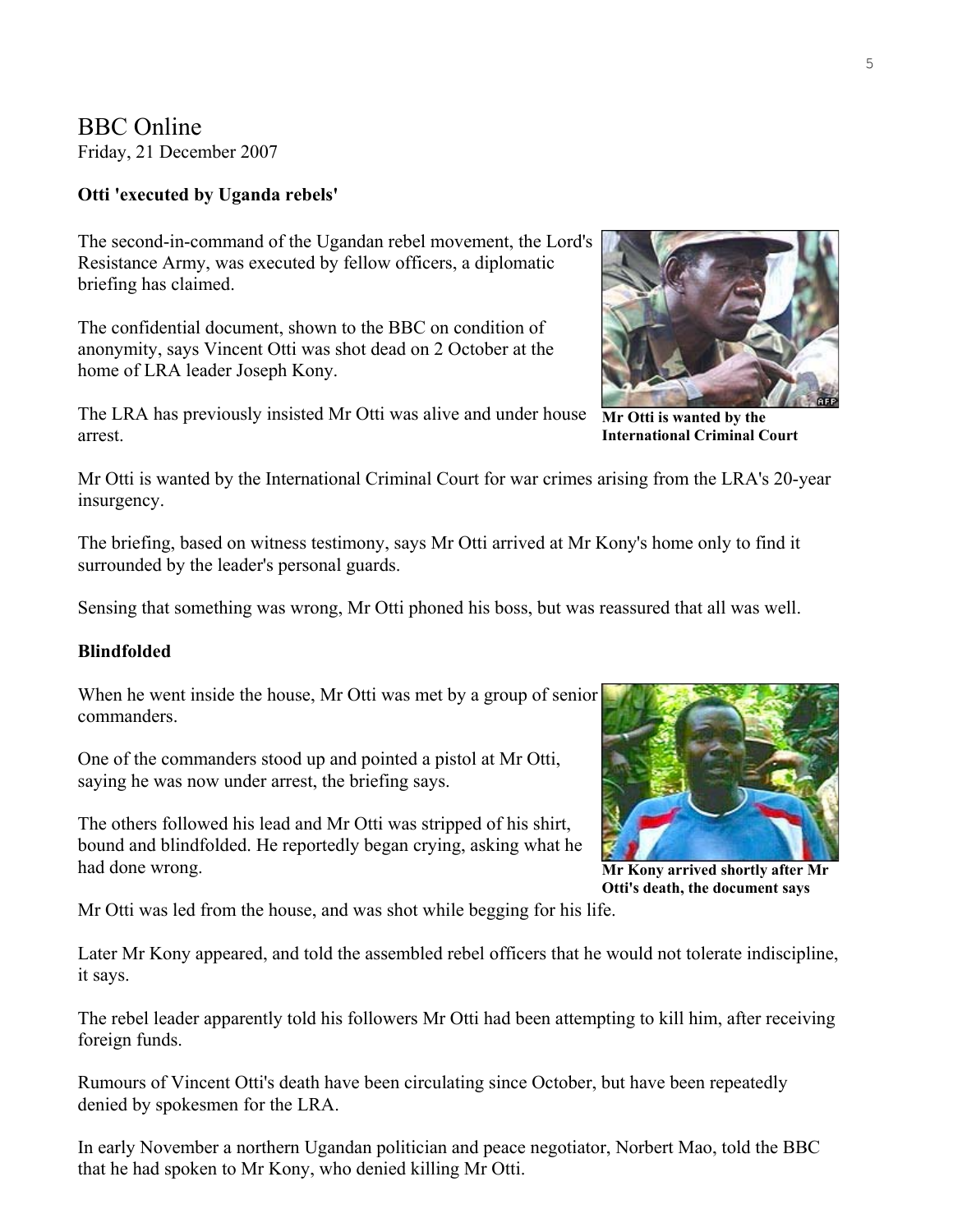He said Mr Otti was under arrest, accused of being a government spy.

Mr Kony and Mr Otti are two of four LRA commanders wanted by the International Criminal Court (ICC) for war crimes committed during their 20-year insurgency.

Mr Kony is in hiding in the remote north-east of the Democratic Republic of Congo.

The LRA were notorious for mutilating victims and kidnapping children to be fighters, porters and sex slaves but peace talks over the last year in southern Sudan have raised hopes that the conflict may be over.

But this week, President Yoweri Museveni said the LRA must sign a peace deal by 31 January or the war would be resumed.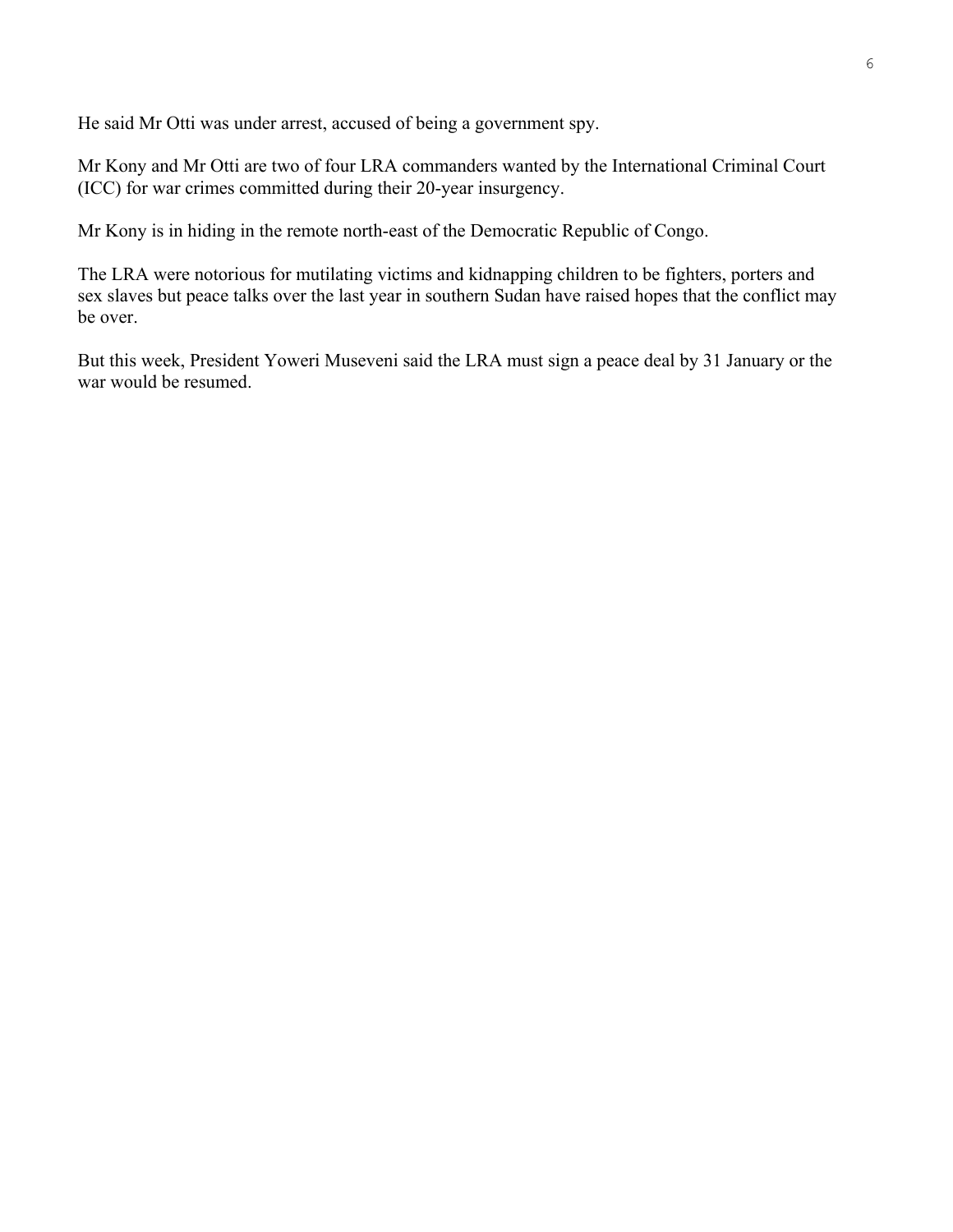# Agence France Presse

Saturday, 22 December 2007

## **Hariri court to be based in former Dutch intelligence HQ: official**

THE HAGUE (AFP) — An international court to try suspects in the 2005 murder of Lebanese former prime minister Rafiq Hariri will be based in a former Dutch intelligence headquarters, officials said Friday.

The municipality of Leidschendamm-Vorberg, in the suburbs of The Hague, said the government had decided to house the court in the building once used by the AIVD intelligence service.

Alterations to the building and other preparations would begin next year, while the court would open in 2009 on a five-year lease.

Dutch Prime Minister Jan Peter Balkenende agreed in August to host the special court after some initial hesitation on security grounds. The Netherlands will be responsible for security.

Witnesses who cannot return to their own country for security reasons will not be able to live in The Netherlands after they have given evidence.

The Special Tribunal for Lebanon (STL) will try suspects in the assassination of Hariri, a popular exprime minister who was killed along with 22 others in a massive explosion on the Beirut seafront on February 14, 2005.

The tribunal will also have jurisdiction over other attacks against anti-Syrian Lebanese figures carried out between October 2004 and December 2005 if they are linked to the Hariri slaying.

UN investigators probing Hariri's murder have identified several people who they say may have been involved in the slaying, but no one has been charged.

The Dutch government will take care of the six-year lease, according to the official statement. Lebanon will handle 49 percent of the expenses incurred for the tribunal, while voluntary donations from UN member states will pay the rest of the bill.

The Hague is already fast becoming the legal capital of the world, as the seat for several international tribunals such as the International Court of Justice, the International Criminal Tribunal for the Former Yugoslavia and the International Criminal Court.

The Special Court for Sierra Leone, which has its headquarters in Freetown, has also moved the trial of Liberian former president Charles Taylor to The Hague.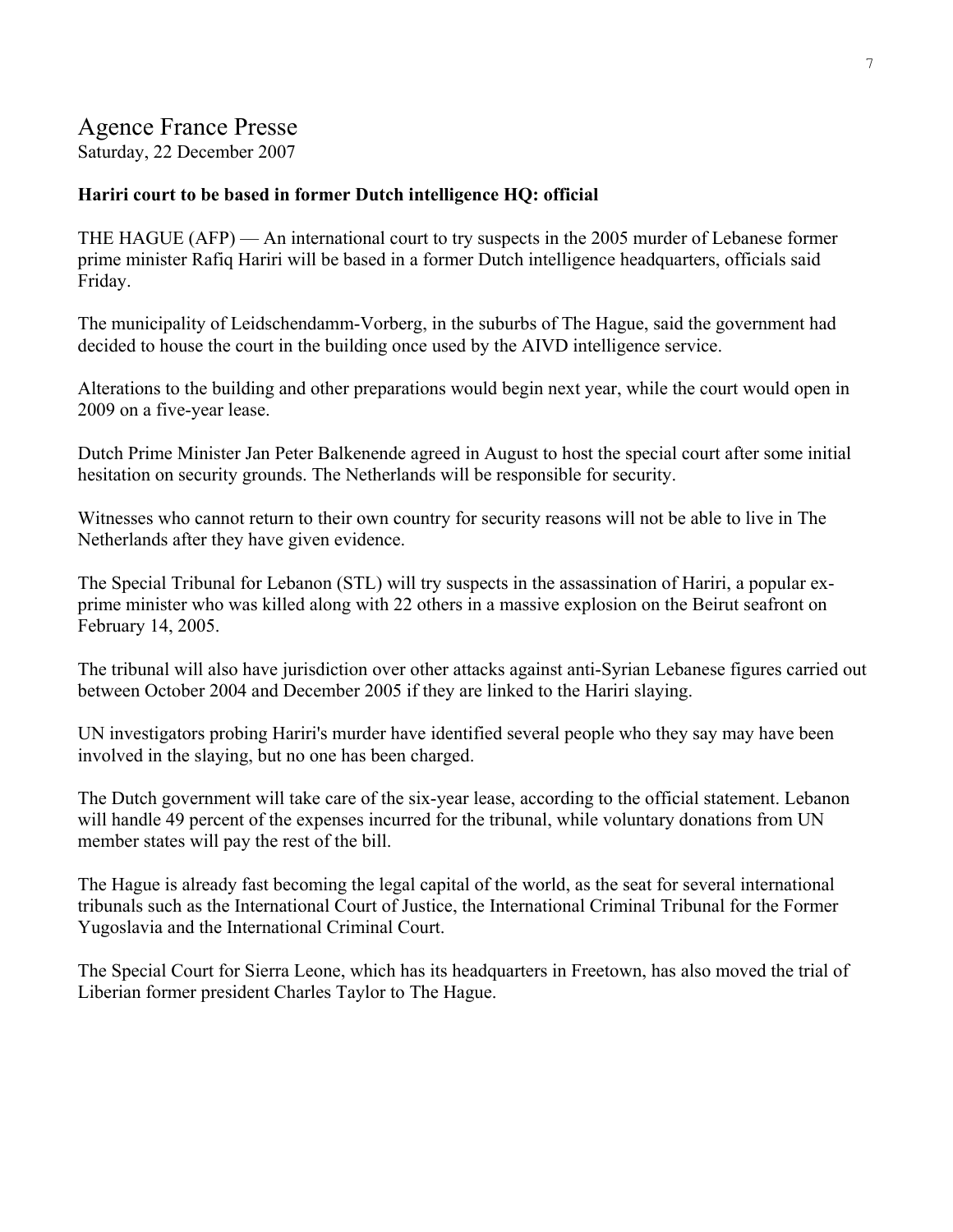# Los Angeles Times Wednesday, 26 December 2007

#### **Military commissions: fair or foul?**

#### **A former prosecutor responds to a blowback by his ex-boss.**

#### By Morris D. Davis

Air Force Brig. Gen. Thomas W. Hartmann, who [responded](http://www.latimes.com/news/opinion/commentary/la-oew-hartmann19dec19,0,5821562.story?coll=la-home-commentary) negatively to my [Op-Ed](http://www.latimes.com/news/opinion/la-oe-davis10dec10,0,2446661.story) article explaining my resignation, had an opportunity on Dec. 11 to appear with me and engage in thoughtful debate, under oath, at a Senate hearing on the rights of Guantanamo detainees. An order issued by the Office of the Secretary of Defense on Dec. 6 prohibited me from accepting Sen. Dianne Feinstein's invitation to testify. This latest action to silence me was consistent with the gag order Hartmann gave me on Oct. 4 after I resigned, expressly forbidding me to communicate with anyone in the news media about the reasons for my resignation. In a figurative sense, I suppose I'm not the first person associated with Guantanamo to be bound and gagged before having cold water poured on him, although in my case it is intended to induce me not to talk.

I'm not going to get into a tit-for-tat with Hartmann, but I do want to address a few of his main points. Before doing so, I want to emphasize three things. First, I have the utmost respect for the dedication and integrity of the men and women I worked with on the military commissions. Second, I believe the Military Commissions Act is an excellent piece of legislation that provides the framework for full, fair and open trials. My concerns are centered on the implementation of military commissions within that framework. Third, there are some incredibly bad men at Guantanamo, including a few that I believe deserve to be executed if found guilty. The problems with the military commissions process do not negate their culpability.

Hartmann states that he directed me to evaluate cases — including evidence, charges and preparation more carefully. Had it been as simple as that there would be no problem, but instead, convening authority Susan Crawford's staff, including her legal advisor, inserted themselves into these prosecutorial matters. Hartmann is right that his actions were deemed permissible by an independent panel, but I respectfully disagree. Their conclusion was based on analogy to ordinary court-martial practice in which the convening authority (the commanding officer) and his or her lawyer (the staff judge advocate) have an active role in the court-martial process.

But even where courts-martial are concerned, active involvement has been criticized. A report prepared for the National Institute of Military Justice in 2001 said:

(T)he far-reaching role of commanding officers in the court-martial process remains the greatest barrier to operating a fair system of criminal justice within the armed forces.… The combined power of the convening authority to determine which charges shall be preferred, the level of court-martial, and the venue where the charges will be tried, coupled with the idea that this same convening authority selects the members of the (jury) to try the cases, is unacceptable in a society that deems due process of law to be the bulwark of a fair justice system.

Involvement is defended on the grounds that the convening authority, as the commanding officer, is responsible for the mission readiness of his or her organization, which depends on the morale, good order and discipline of the troops. The accused on trial in a court-martial is one of the convening authority's own and the disciplinary action is intended, in large part, to promote good order and discipline. That justification is subject to criticism in court-martial practice; it is nonexistent in military commissions practice. Crawford is not responsible for the mission readiness of Al Qaeda, and she owes no duty to